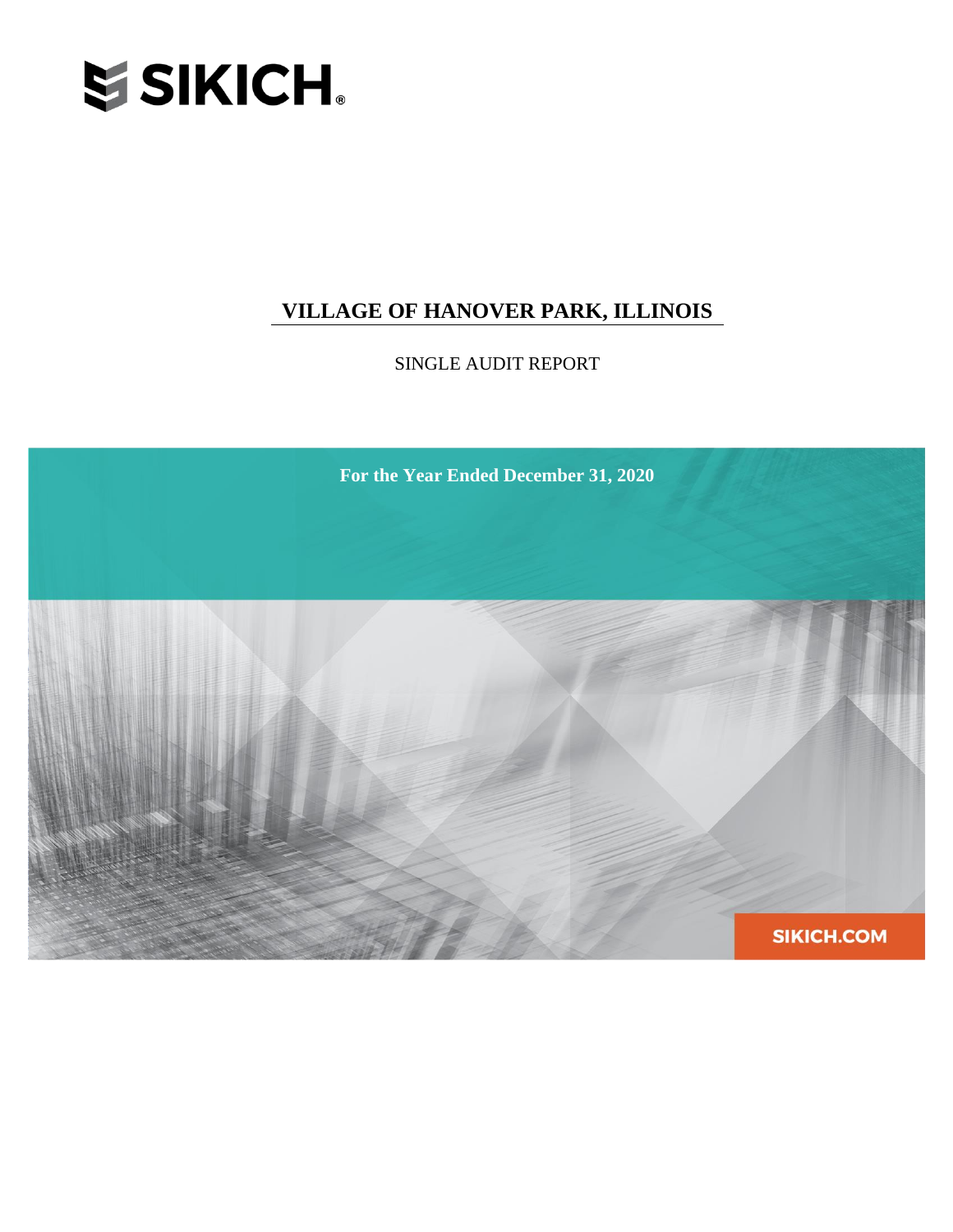## $Page(s)$

| Independent Auditor's Report on Internal Control over       |         |
|-------------------------------------------------------------|---------|
| Financial Reporting and on Compliance and Other Matters     |         |
| Based on an Audit of Financial Statements Performed in      |         |
|                                                             | $1 - 2$ |
| Independent Auditor's Report on Compliance for Each Major   |         |
| Federal Program and on Internal Control over Compliance and |         |
| on Report on Schedule of Expenditures of Federal Awards     |         |
|                                                             | $3 - 5$ |
|                                                             | 6       |
|                                                             | 7       |
|                                                             | $8-9$   |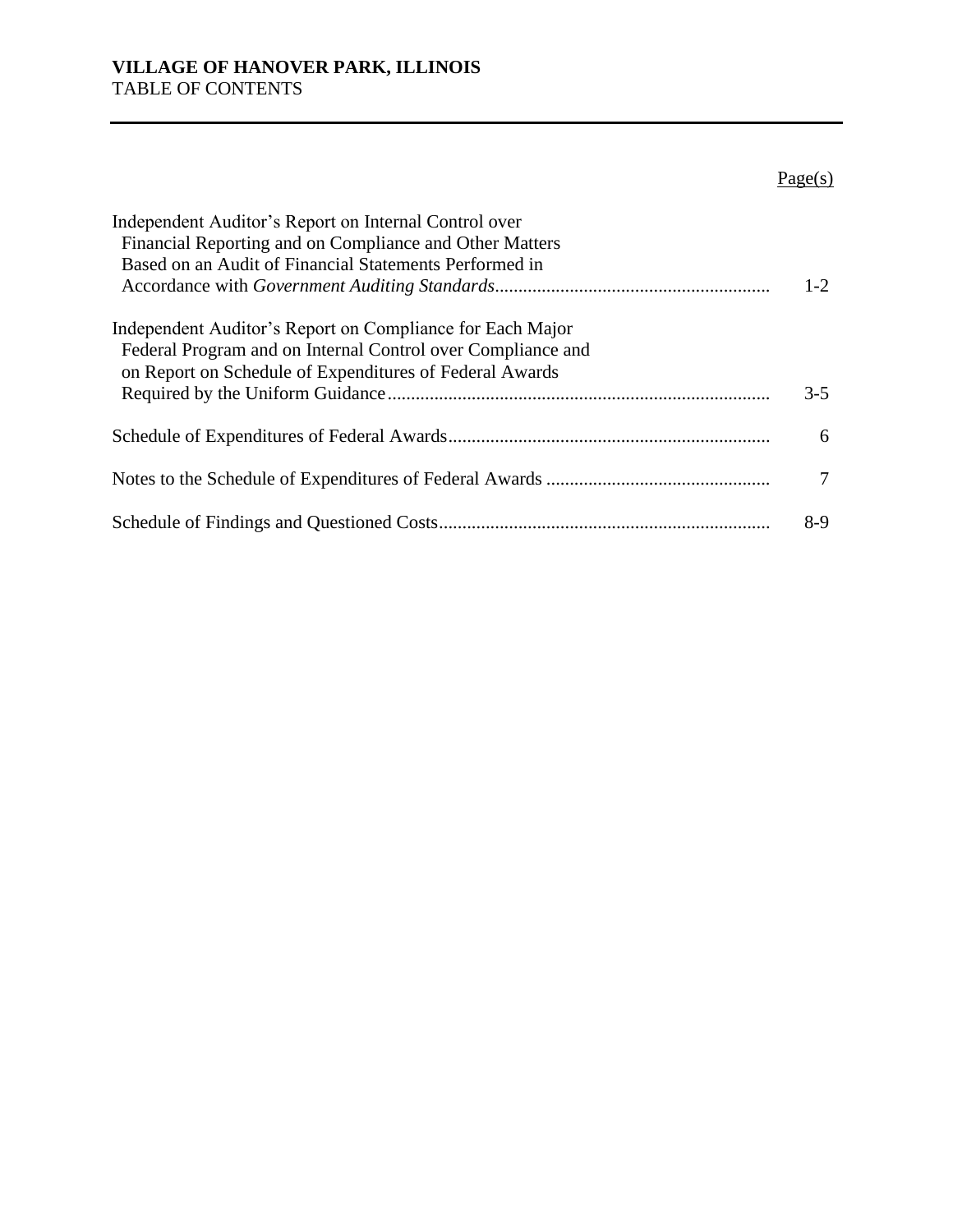

1415 West Diehl Road, Suite 400 Naperville, IL 60563 630.566.8400

#### **SIKICH.COM**

#### **INDEPENDENT AUDITOR'S REPORT ON INTERNAL CONTROL OVER FINANCIAL REPORTING AND ON COMPLIANCE AND OTHER MATTERS BASED ON AN AUDIT OF FINANCIAL STATEMENTS PERFORMED IN ACCORDANCE WITH** *GOVERNMENT AUDITING STANDARDS*

The Honorable Mayor Members of the Village Board of Trustees Village of Hanover Park, Illinois

We have audited, in accordance with the auditing standards generally accepted in the United States of America and the standards applicable to financial audits contained in *Government Auditing Standards* issued by the Comptroller General of the United States, the financial statements of governmental activities, the business-type activities, each major fund and the aggregate remaining fund information of the Village of Hanover Park, Illinois (the Village), as of and for the year ended December 31, 2020, and the related notes to financial statements, which collectively comprise the Village's basic financial statements, and have issued our report thereon dated June 30, 2021.

#### **Internal Control Over Financial Reporting**

In planning and performing our audit of the financial statements, we considered the Village's internal control over financial reporting (internal control) as a basis for designing audit procedures that are appropriate in the circumstances for the purpose of expressing our opinions on the financial statements, but not for the purpose of expressing an opinion on the effectiveness of the Village's internal control. Accordingly, we do not express an opinion on the effectiveness of the Village's internal control.

A *deficiency in internal control* exists when the design or operation of a control does not allow management or employees, in the normal course of performing their assigned functions, to prevent, or detect and correct, misstatements on a timely basis. A *material weakness* is a deficiency, or a combination of deficiencies, in internal control, such that there is a reasonable possibility that a material misstatement of the Village's financial statements will not be prevented, or detected and corrected on a timely basis. A *significant deficiency* is a deficiency, or a combination of deficiencies, in internal control that is less severe than a material weakness, yet important enough to merit attention by those charged with governance.

Our consideration of internal control was for the limited purpose described in the first paragraph of this section and was not designed to identify all deficiencies in internal control that might be material weaknesses or significant deficiencies. Given these limitations, during our audit we did not identify any deficiencies in internal control that we consider to be material weaknesses. However, material weaknesses may exist that have not been identified.

**ACCOUNTING TECHNOLOGY ADVISORY**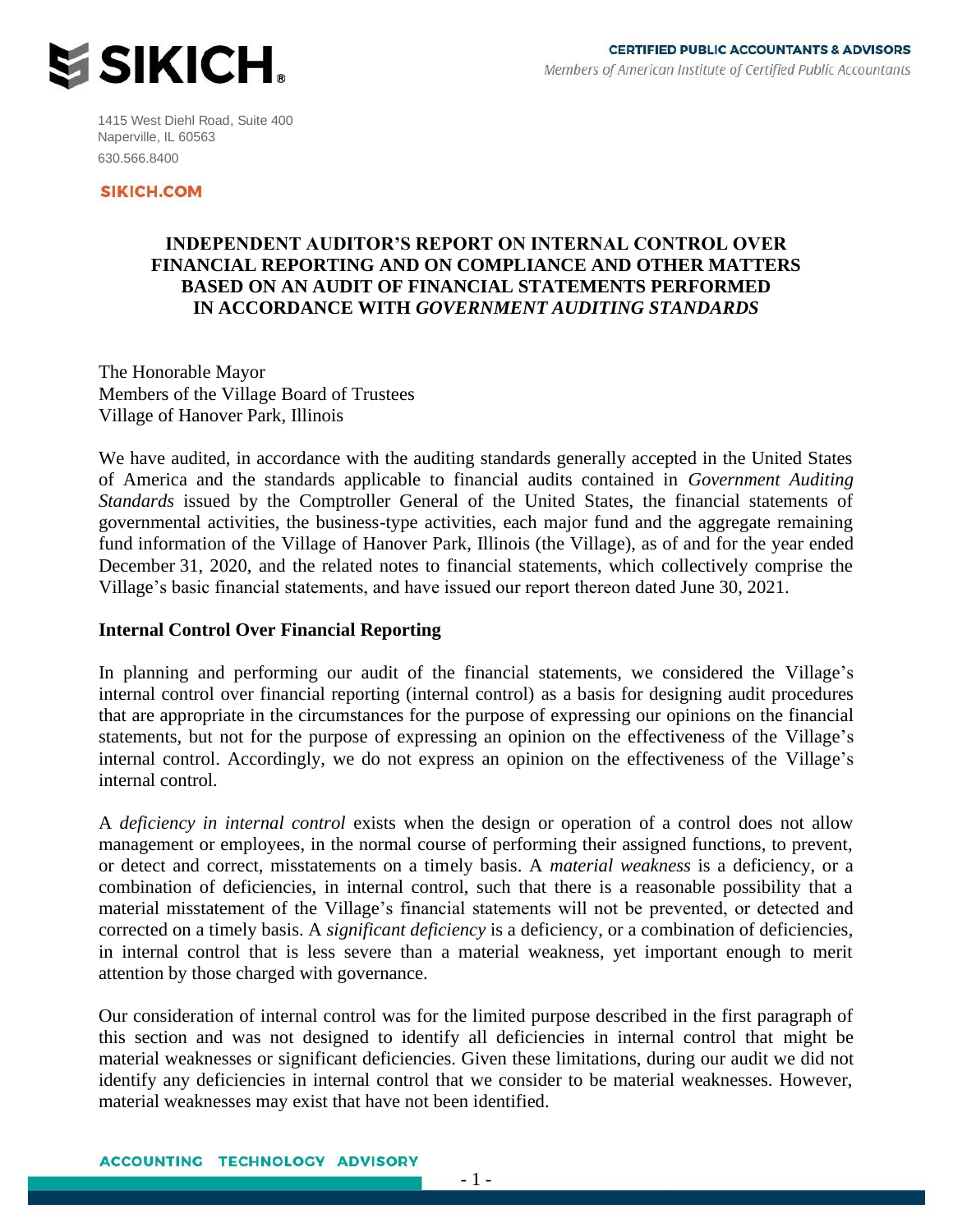#### **Compliance and Other Matters**

As part of obtaining reasonable assurance about whether the Village's financial statements are free from material misstatement, we performed tests of its compliance with certain provisions of laws, regulations, contracts, and grant agreements, noncompliance with which could have a direct and material effect on the financial statements. However, providing an opinion on compliance with those provisions was not an objective of our audit, and accordingly, we do not express such an opinion. The results of our tests disclosed no instances of noncompliance or other matters that are required to be reported under *Government Auditing Standards*.

#### **Purpose of this Report**

The purpose of this report is solely to describe the scope of our testing of internal control and compliance and the results of that testing, and not to provide an opinion on the effectiveness of the Village's internal control or on compliance. This report is an integral part of an audit performed in accordance with *Government Auditing Standards* in considering the Village's internal control and compliance. Accordingly, this communication is not suitable for any other purpose.

Sikich 11P

Naperville, Illinois June 30, 2021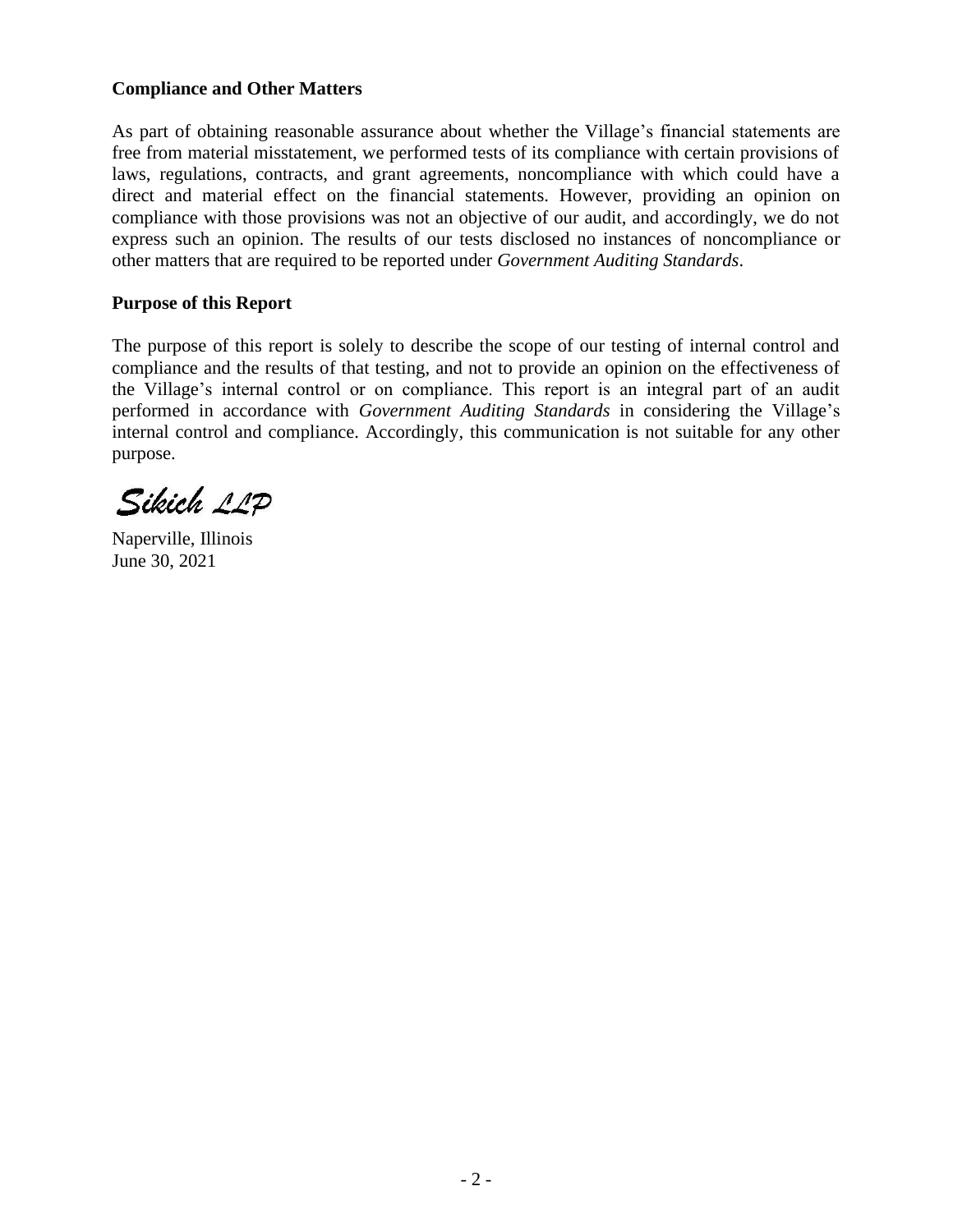

1415 West Diehl Road, Suite 400 Naperville, IL 60563 630.566.8400

**SIKICH.COM** 

#### **INDEPENDENT AUDITOR'S REPORT ON COMPLIANCE FOR EACH MAJOR FEDERAL PROGRAM AND ON INTERNAL CONTROL OVER COMPLIANCE AND ON REPORT ON SCHEDULE OF EXPENDITURES OF FEDERAL AWARDS REQUIRED BY THE UNIFORM GUIDANCE**

The Honorable Mayor Members of the Village Board of Trustees Village of Hanover Park, Illinois

#### **Report on Compliance for Each Major Federal Program**

We have audited the Village of Hanover Park, Illinois' (the Village) compliance with the types of compliance requirements described in the *OMB Compliance Supplement* that could have a direct and material effect on each of the Village's major federal programs for the year ended December 31, 2020. The Village's major federal programs are identified in the summary of auditor's results section of the accompanying schedule of findings and questioned costs.

#### **Management's Responsibility**

Management is responsible for compliance with federal statutes, regulations, and the terms and conditions of its federal programs.

#### **Auditor's Responsibility**

Our responsibility is to express an opinion on compliance for each of the Village's major federal programs based on our audit of the types of compliance requirements referred to above. We conducted our audit of compliance in accordance with auditing standards generally accepted in the United States of America; the standards applicable to financial audits contained in *Government Auditing Standards*, issued by the Comptroller General of the United States; and the audit requirements of Title 2 U.S. *Code of Federal Regulations* Part 200, *Uniform Administrative Requirements, Cost Principles, and Audit Requirements for Federal Awards* (Uniform Guidance) Those standards and the Uniform Guidance require that we plan and perform the audit to obtain reasonable assurance about whether noncompliance with the types of compliance requirements referred to above that could have a direct and material effect on a major federal program occurred. An audit includes examining, on a test basis, evidence about the Village's compliance with those requirements and performing such other procedures as we considered necessary in the circumstances.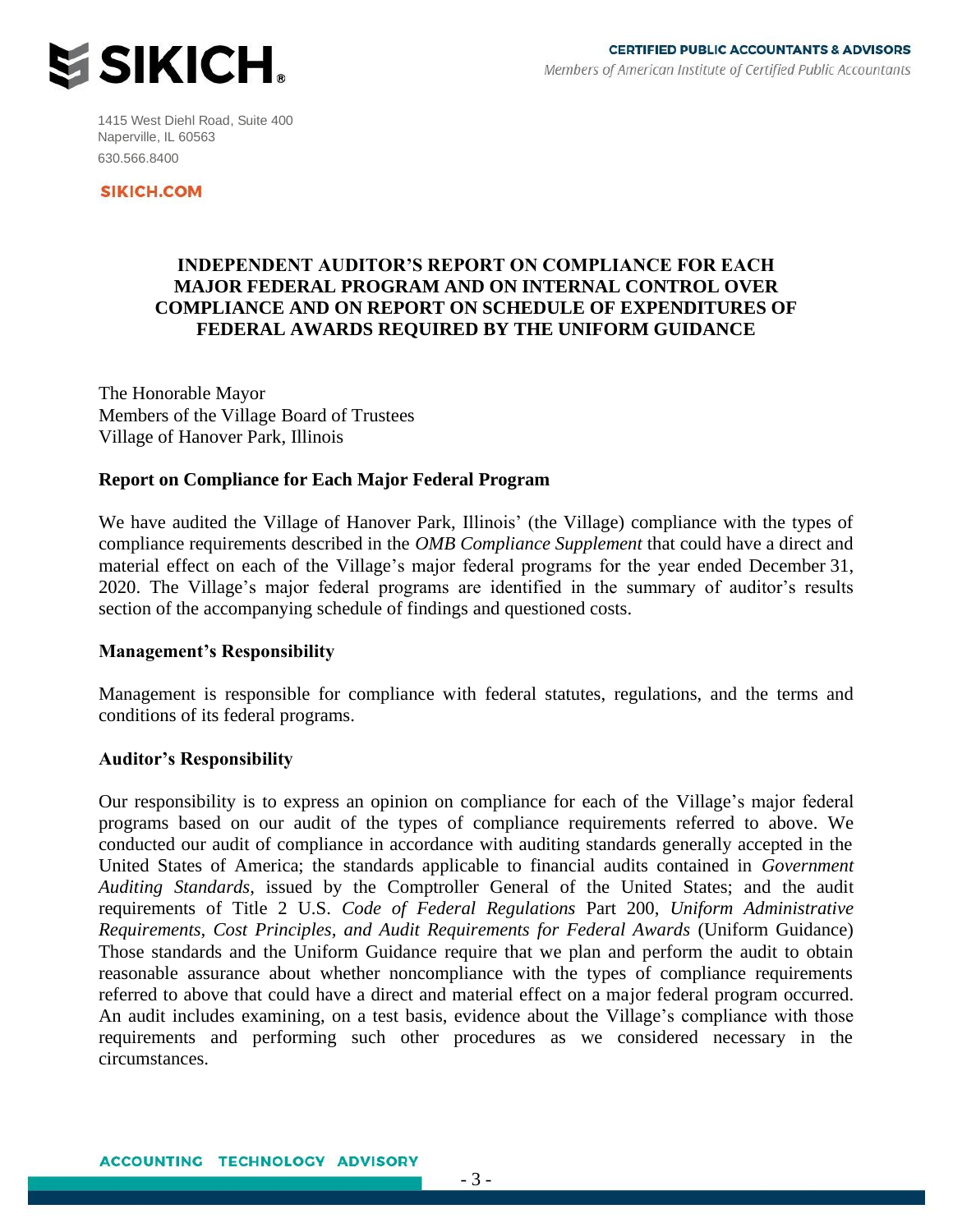We believe that our audit provides a reasonable basis for our opinion on compliance for each major federal program. However, our audit does not provide a legal determination of the Village's compliance.

#### **Opinion on Each Major Federal Program**

In our opinion, the Village of Hanover Park, Illinois complied, in all material respects, with the types of compliance requirements referred to above that could have a direct and material effect on each of its major federal programs for the year ended December 31, 2020.

#### **Report on Internal Control Over Compliance**

Management of the Village is responsible for establishing and maintaining effective internal control over compliance with the types of compliance requirements referred to above. In planning and performing our audit of compliance, we considered the Village's internal control over compliance with the types of requirements that could have a direct and material effect on each major federal program to determine the auditing procedures that are appropriate in the circumstances for the purpose of expressing an opinion on compliance for each major federal program and to test and report on internal control over compliance in accordance with the Uniform Guidance, but not for the purpose of expressing an opinion on the effectiveness of internal control over compliance. Accordingly, we do not express an opinion on the effectiveness of the Village's internal control over compliance.

A *deficiency in internal control over compliance* exists when the design or operation of a control over compliance does not allow management or employees, in the normal course of performing their assigned functions, to prevent, or detect and correct, noncompliance with a type of compliance requirement of a federal program on a timely basis. A *material weakness in internal control over compliance* is a deficiency, or combination of deficiencies, in internal control over compliance, such that there is a reasonable possibility that material noncompliance with a type of compliance requirement of a federal program will not be prevented, or detected and corrected, on a timely basis. A *significant deficiency in internal control* over compliance is a deficiency, or a combination of deficiencies, in internal control over compliance with a type of compliance requirement of a federal program that is less severe than a material weakness in internal control over compliance, yet important enough to merit attention by those charged with governance.

Our consideration of internal control over compliance was for the limited purpose described in the first paragraph of this section and was not designed to identify all deficiencies in internal control over compliance that might be material weaknesses or significant deficiencies. We did not identify any deficiencies in internal control over compliance that we consider to be material weaknesses. However, material weaknesses may exist that have not been identified.

The purpose of this report on internal control over compliance is solely to describe the scope of our testing of internal control over compliance and the results of that testing based on the requirements of the Uniform Guidance. Accordingly, this report is not suitable for any other purpose.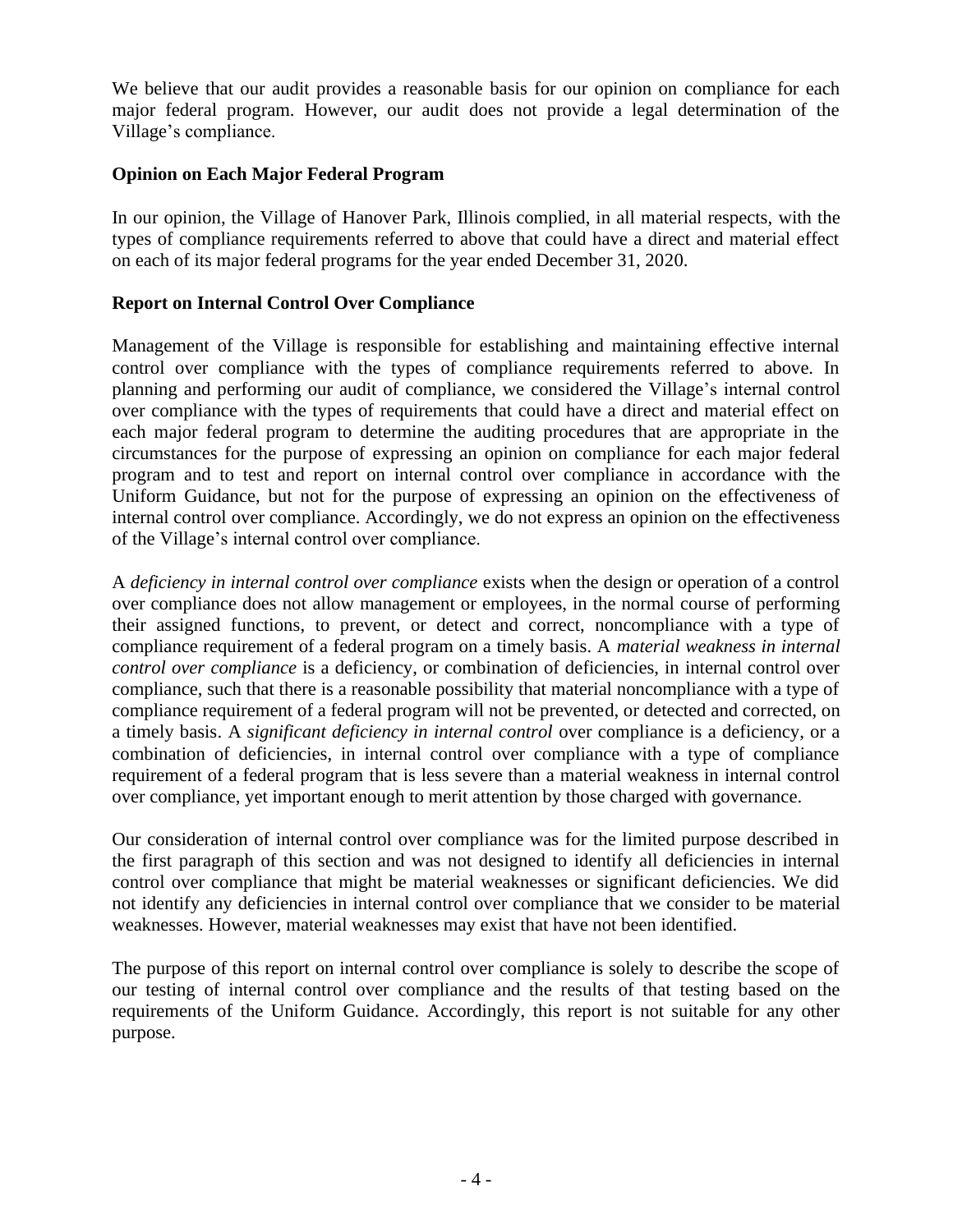#### **Report on Schedule of Expenditures of Federal Awards Required by the Uniform Guidance**

We have audited the financial statements of the governmental activities, the business-type activities, each major fund, and the aggregate remaining fund information of the Village, as of and for the year ended December 31, 2020, and the related notes to financial statements, which collectively comprise the Village's basic financial statements. We issued our report thereon dated June 30, 2021, which contained unmodified opinions on those financial statements. Our audit was conducted for the purpose of forming opinions on the financial statements that collectively comprise the basic financial statements. The accompanying schedule of expenditures of federal awards is presented for purposes of additional analysis as required by the Uniform Guidance and is not a required part of the basic financial statements. Such information is the responsibility of management and was derived from and relates directly to the underlying accounting and other records used to prepare the basic financial statements. The information has been subjected to the auditing procedures applied in the audit of the financial statements and certain additional procedures, including comparing and reconciling such information directly to the underlying accounting and other records used to prepare the basic financial statements or to the basic financial statements themselves, and other additional procedures in accordance with auditing standards generally accepted in the United States of America. In our opinion, the schedule of expenditures of federal awards is fairly stated in all material respects in relation to the basic financial statements as a whole.

Sikich 11P

Naperville, Illinois June 30, 2021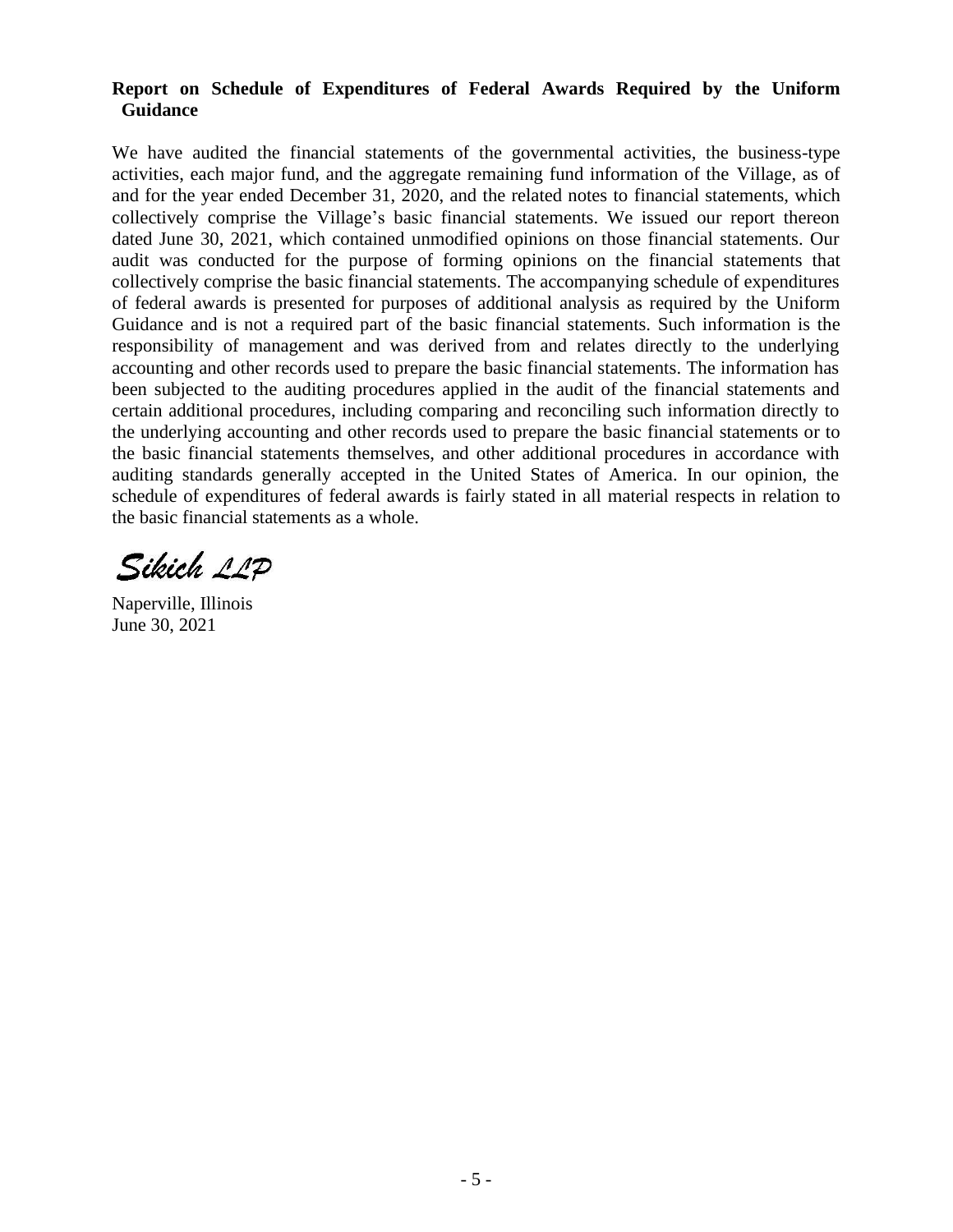#### SCHEDULE OF EXPENDITURES OF FEDERAL AWARDS

#### For the Year Ended December 31, 2020

|                                                 |                                       |                                                                     | Federal<br><b>CFDA</b> |                             |                     |           |
|-------------------------------------------------|---------------------------------------|---------------------------------------------------------------------|------------------------|-----------------------------|---------------------|-----------|
| <b>Federal Grantor</b>                          | <b>Pass-Through Grantor</b>           | <b>Program Title</b>                                                | <b>Number</b>          | <b>Program/Grant Number</b> | <b>Expenditures</b> |           |
| U.S. Department of Justice                      | N/A                                   | <b>Bulletproof Vest Partnership</b>                                 | 16.607                 | N/A                         | - \$                | 2,432     |
|                                                 |                                       | <b>Total Bulletproof Vest Partnership</b>                           |                        |                             |                     | 2,432     |
|                                                 |                                       | Total U.S. Department of Justice                                    |                        |                             |                     | 2,432     |
| U.S. Department of Transportation               | Illinois Department of Transportation | <b>Highway Safety Cluster</b><br>State and Community Highway Safety | 20.600                 | N/A                         |                     | 18,534    |
|                                                 |                                       | <b>Total Highway Safety Cluster</b>                                 |                        |                             |                     | 18,534    |
|                                                 |                                       | Total U.S. Department of Transportation                             |                        |                             |                     | 18,534    |
| U.S. Department of Treasury                     | Cook County, Illinois                 | COVID-19 - Coronavirus Relief Fund                                  | 21.019*                | N/A                         |                     | 263,481   |
|                                                 | DuPage County, Illinois               | COVID-19 - Coronavirus Relief Fund                                  | 21.019*                | N/A                         |                     | 912,228   |
|                                                 |                                       | Total COVID 19 - Coronavius Relief Fund                             |                        |                             |                     | 1,175,709 |
|                                                 |                                       | Total U.S. Department of Treasury                                   |                        |                             |                     | 1,175,709 |
| U.S. Department of<br>Health and Human Services | N/A                                   | COVID-19 - Provider Relief Fund                                     | 93.498                 | N/A                         |                     | 18,846    |
|                                                 |                                       | <b>Total Provider Relief Fund</b>                                   |                        |                             |                     | 18,846    |
|                                                 |                                       | Total U.S. Department of Health and Human Services                  |                        |                             |                     | 18,846    |
| <b>TOTAL EXPENDITURES OF FEDERAL AWARDS</b>     |                                       |                                                                     |                        |                             |                     | 1,215,521 |

\*Denotes major program

The accompanying notes are an integral part of this schedule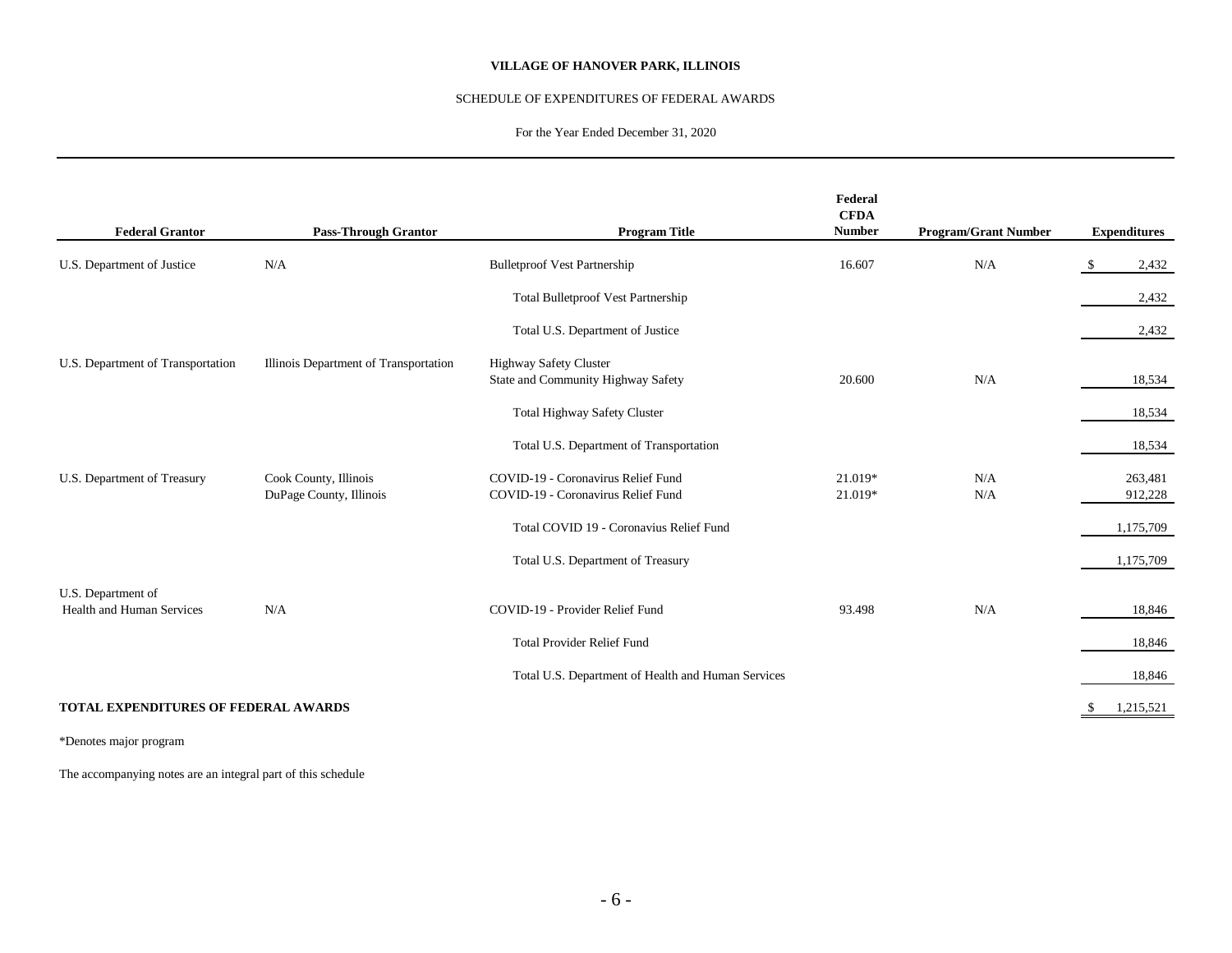#### NOTES TO SCHEDULE OF EXPENDITURES

For the Year Ended December 31, 2020

#### **Note A - Basis of Accounting**

The accompanying schedule of expenditures of federal awards is a summary of the activity of the Village's federal award programs presented on the modified accrual basis of accounting in accordance with generally accepted accounting principles. Accordingly, revenues are recognized when the qualifying expenditure has been incurred and expenditures have been recognized when the fund liability has been incurred.

#### **Note B - Subrecipients**

The Village did not provide federal awards to subrecipients for the fiscal year ending December 31, 2020.

#### **Note C - Other Information**

No noncash assistance was provided and no federal insurance was in effect.

#### **Note D - Outstanding Federal Loans**

There are no outstanding loans with continuing federal compliance requirements as of December 31, 2020.

#### **Note E - 10% De Minimis Indirect Cost Rate**

The Village has elected to use the 10% de minimis indirect cost rate as permitted by 2 CFR Section 200.414.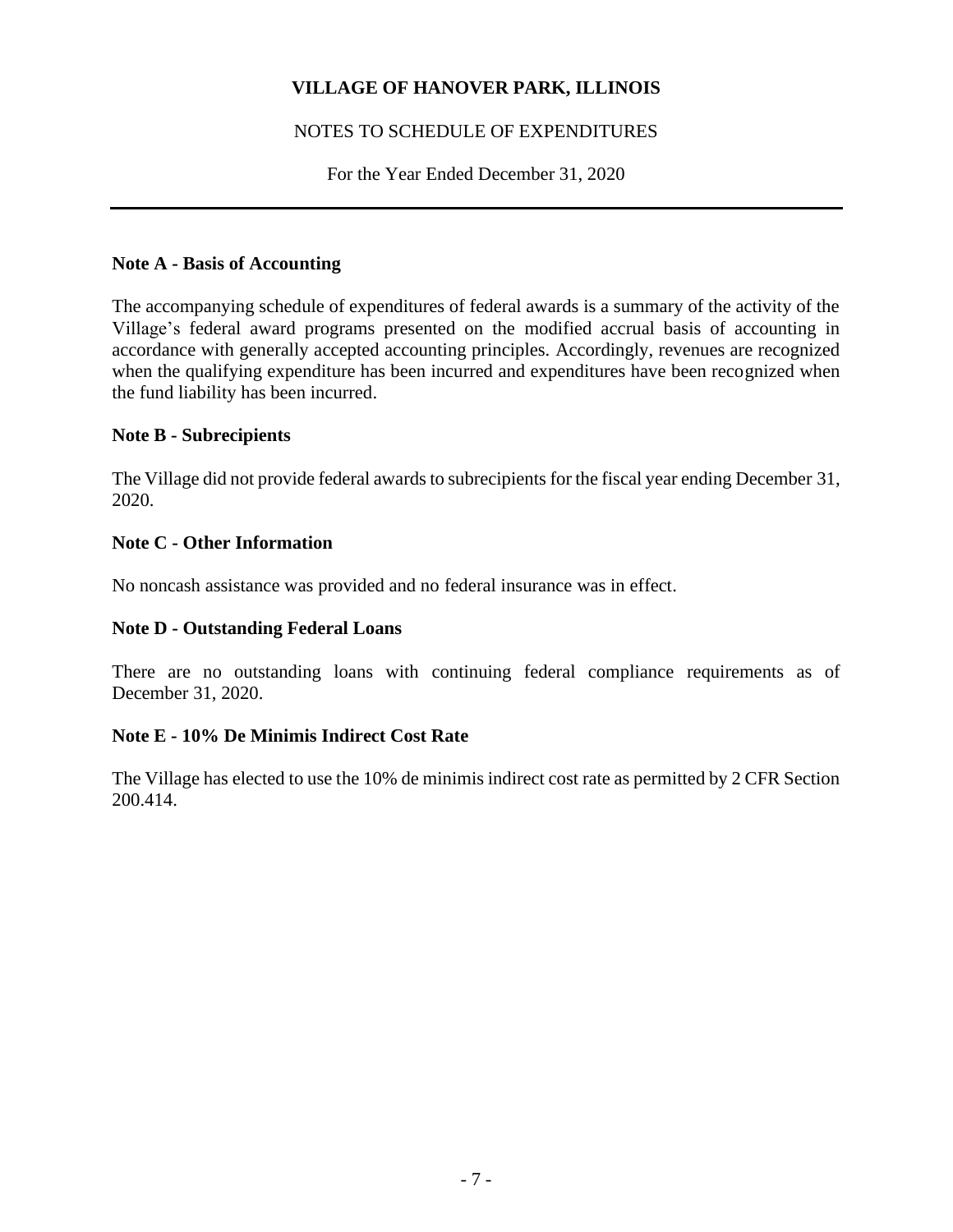# SCHEDULE OF FINDINGS AND QUESTIONED COSTS

For the Year Ended December 31, 2020

## **Section I - Summary of Auditor's Results**

| <b>Financial Statements</b>                                                                           |                                            |                                     |   |                                    |
|-------------------------------------------------------------------------------------------------------|--------------------------------------------|-------------------------------------|---|------------------------------------|
| Type of auditor's report issued:                                                                      |                                            | <b>Unmodified</b>                   |   |                                    |
| Internal control over financial reporting:                                                            |                                            |                                     |   |                                    |
| Material weakness(es) identified?<br>Significant deficiency(ies) identified?                          |                                            | $\overline{\phantom{a}}$ yes<br>yes | X | no<br>$\overline{X}$ none reported |
|                                                                                                       |                                            |                                     |   |                                    |
| Noncompliance material to financial statements noted?                                                 |                                            | yes X no                            |   |                                    |
| Federal Awards                                                                                        |                                            |                                     |   |                                    |
| Internal Control over major federal programs:                                                         |                                            |                                     |   |                                    |
| Material weakness(es) identified?                                                                     |                                            | yes                                 | X | no                                 |
| Significant deficiency(ies) identified?                                                               |                                            | yes                                 |   | $\overline{X}$ none reported       |
| Type of auditor's report issued on compliance for<br>major federal programs:                          |                                            | <b>Unmodified</b>                   |   |                                    |
| Any audit findings disclosed that are required to be<br>reported in accordance with 2 CFR 200.516(a)? |                                            | yes X                               |   | no                                 |
| Identification of major federal programs:                                                             |                                            |                                     |   |                                    |
| $CFDA$ Number(s)                                                                                      | Name of Federal Program or Cluster         |                                     |   |                                    |
| 21.019                                                                                                | COVID-19 - Coronavirus Relief Fund Program |                                     |   |                                    |
| Dollar threshold used to distinguish between<br>Type A and Type B programs:                           |                                            | \$750,000                           |   |                                    |
| Auditee qualified as low-risk auditee?                                                                |                                            | yes X                               |   | no                                 |